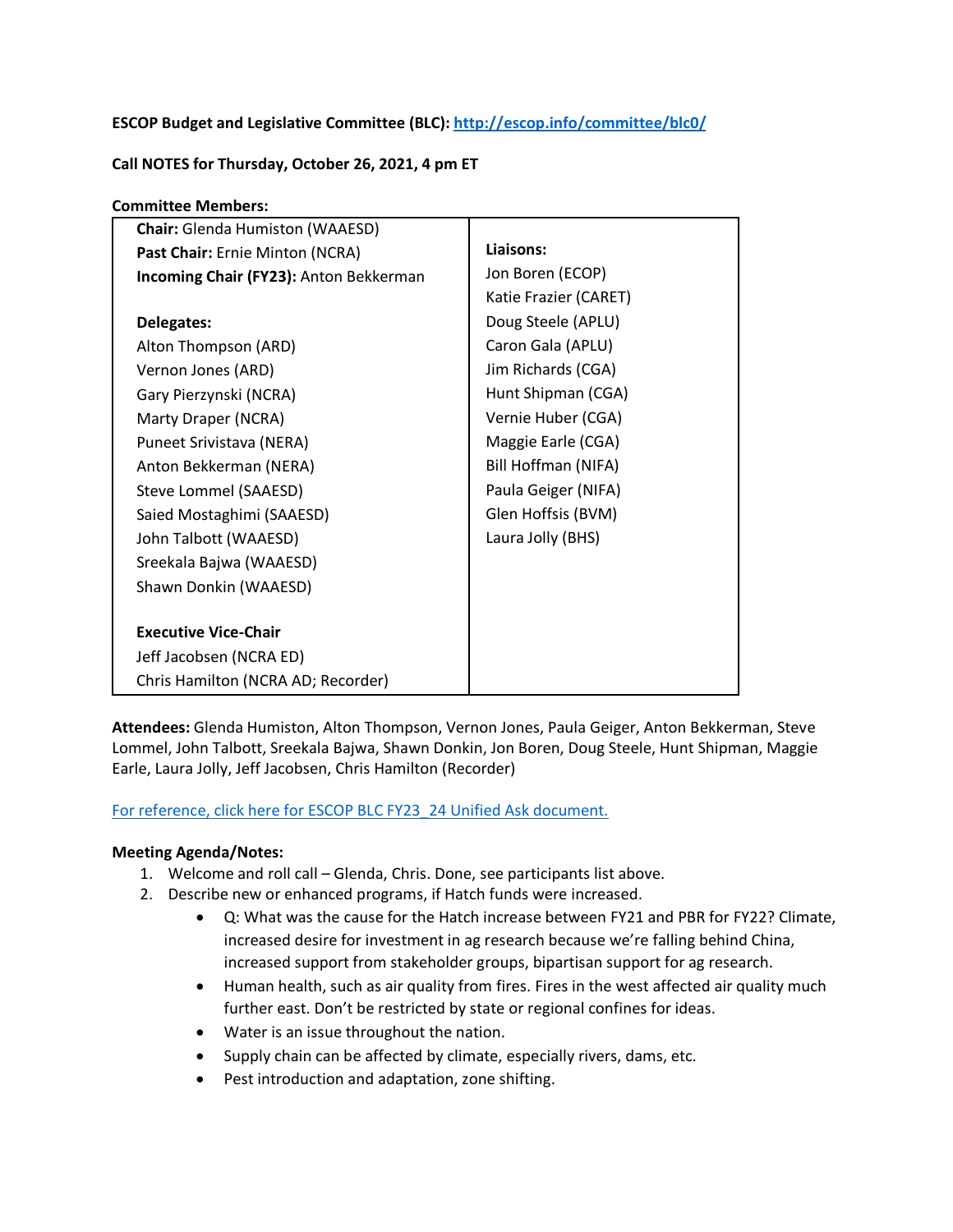- Plant breeding, increases in ag diversity to adapt to changes. We need Hatch for long term support and solutions.
- Climate affects specialty crops, and the funds aren't there from commodity groups to support this.
- Competition from other parts of the world, trade embargoes.
- Environmental justice, food deserts environmental and income inequality can affect supply changes.
- Native food systems.
- Digital agriculture. Sreekala will send Jeff more information on her ideas for directions on this topic.
- Bring universities, industries, state government together for product development.
- 1890s Extension focus: Low-income communities, socially disadvantaged farmers, soils, climate, health, health/climate relations, health disparities, food insecurity, 4-H and youth development.
- 3. How much in each year (use the FY22 Unified Ask number as base) would be needed in Hatch to have this impact?
	- Q: Where does infrastructure fit into our current budget? A: Fit into an additional line (see #6 below).
	- Do we run with the \$70M and do extra work to justify and keep receiving it for the next several years?
	- Perhaps 25-50% increase would work for now; easy to justify and then increase later with our additional accomplishments.
	- Look at gap between US, China, Brazil funding. How much do we need each year to close the gap within 10 years? See: [https://www.ers.usda.gov/data-products/chart](https://www.ers.usda.gov/data-products/chart-gallery/gallery/chart-detail/?chartId=85038)[gallery/gallery/chart-detail/?chartId=85038](https://www.ers.usda.gov/data-products/chart-gallery/gallery/chart-detail/?chartId=85038)
	- Compare to other industries, then reverse engineer from there for ag funding.
	- Two or three justifications are fine for a high number.
	- Tap into economists, Anton, and Caron for coming up with real numbers to use.
	- Timing is right for a big Capacity increase ask.
- 4. Describe new or enhanced programs, if AFRI funds were increased.
	- Workforce development, biofuels, bioenergy.
- 5. How much in each year (use the FY22 Unified Ask number as base) would be needed in AFRI to have this impact?
	- Authorized amount (\$700M) has not been appropriated, so what do we do to get there? Maybe we should focus on getting this fully funded, rather than coming up with something new. PBR has been at \$700M recently. Use efforts then to focus on Hatch. Q: Would this have implications for Capacity lines, if AFRI was fully funded? A: It's up to the ag appropriation subcommittee to find, so we need good justification to fund us and help our supporters. It's a careful game and balance between supporting AFRI and Capacity. SoAR and others are already pushing for AFRI, so could we focus our push for Capacity and end up succeeding with both?
	- Could also extrapolate ROI from NIH, NSF numbers and use as justification for any AFRI increases.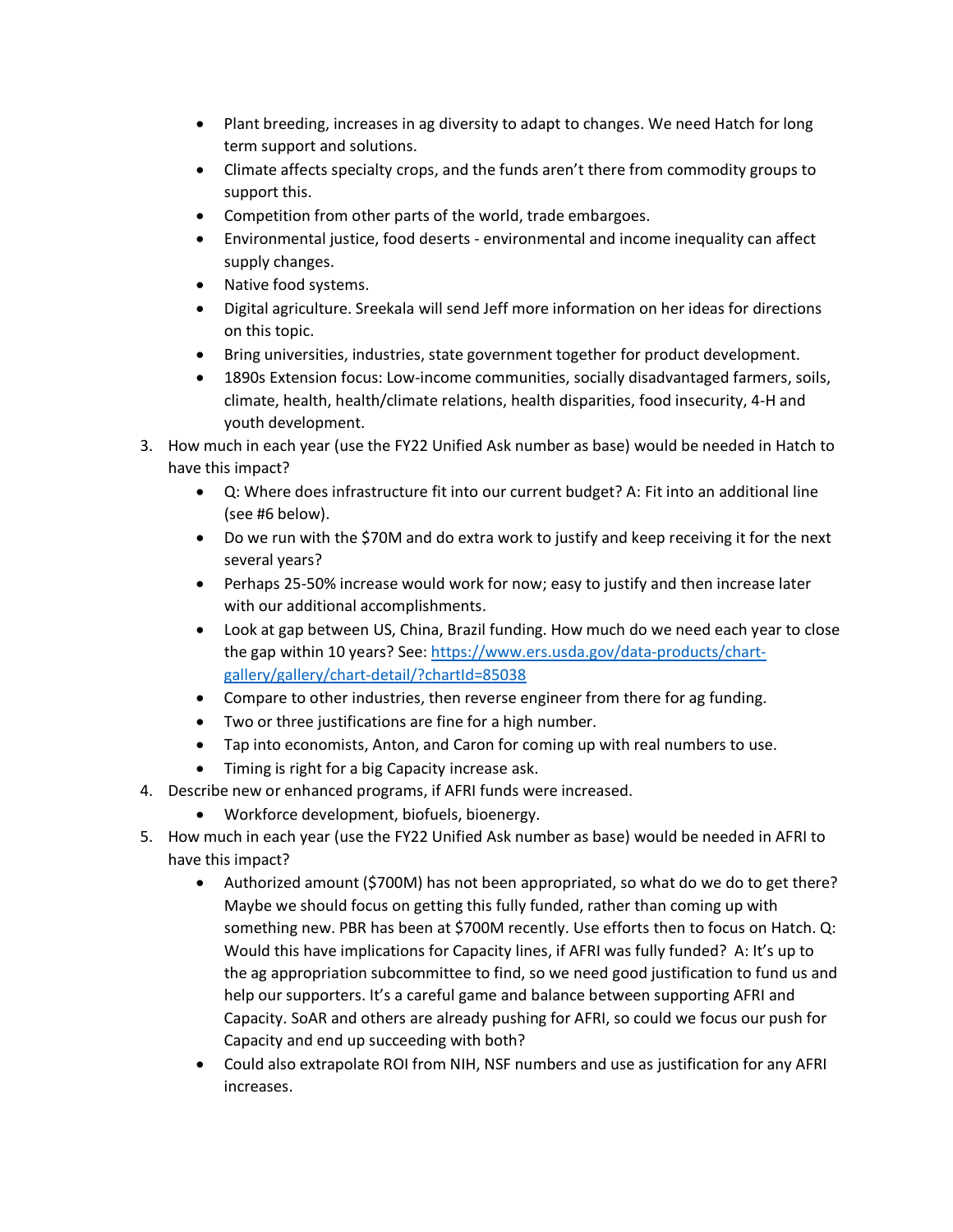- What does a multi-year strategy look like (5 years is probably good, 10 is too long)? Identify and justify, be more aggressive in our asks, like NIH, NSF.
- 6. What one other program line is important to ESS?
	- Infrastructure. (With self-imposed cap?) Adding infrastructure elevates it as an issue of critical importance for us.
- 7. Other Consider additional thoughts, concrete ideas. Go beyond just "more research," make it exciting. Please send all to Jeff before COB Thursday, 10/28/2021.

Call adjourned 4:59 pm ET.

| NIFA Appropriations in Millions of Dollars |                     |                 |                     |                     |                     |  |
|--------------------------------------------|---------------------|-----------------|---------------------|---------------------|---------------------|--|
| Program                                    | <b>FY21 Enacted</b> | <b>FY22 PBR</b> | <b>FY22 Unified</b> | <b>FY23 Unified</b> | <b>FY24 Unified</b> |  |
|                                            |                     |                 | Ask                 | Ask                 | Ask                 |  |
| <b>Hatch</b>                               | 259                 | 329.38          | 329.38              |                     |                     |  |
| <b>AFRI</b>                                | 435                 | 700             | 700                 |                     |                     |  |
| Smith-Lever                                | 315                 | 315             | 400.05              |                     |                     |  |
| Evans-Allen                                | 73                  | 92.837          | 92.837              |                     |                     |  |
| 1890                                       | 62                  | 62              | 78.74               |                     |                     |  |
| Extension                                  |                     |                 |                     |                     |                     |  |
| McIntire-                                  | 36                  | 45.783          | 45.783              |                     |                     |  |
| <b>Stennis</b>                             |                     |                 |                     |                     |                     |  |
| 1994                                       | 8.5                 | 8.5             | 10                  |                     |                     |  |
| Extension                                  |                     |                 |                     |                     |                     |  |
| 1994 Research                              | 4                   | 4               | 6                   |                     |                     |  |
| 1994 Equity                                | 4.5                 | 4.5             | 6                   |                     |                     |  |

# <span id="page-2-0"></span>**NIFA Appropriations in Millions of Dollars**

The BAA BAC (Budget and Advocacy Committee) has created a new timeline and approach for future Unified Ask advocacy efforts. The timeline for submission, review and BAA approval is early November, revisions in December, and final in January! Each Section/Group is to identify an amount above the FY22 Unified Ask for their important program line (for ESCOP BLC Hatch, green) plus one more (infrastructure? tbd) that is important to their organization. All Section/Group are to contribute to the AFRI (green) amount and justification. This is to be done for FY23 and FY24. Other Section/Group members will be discussing their own lines (non-green). All of this information will be compiled and discussed at a BAC meeting in November, hence the need for a quick turnaround. Formal instructions from the BAA BAC will come in a number of days, yet we wish to jump start your thinking before the ESCOP BLC call on Tuesday October 26, 4-5 ET. If you can not make the call, please send in your thoughts (to Jeff [jjacobsn@msu.edu](mailto:jjacobsn@msu.edu) or Chris [christina.hamilton@wisc.edu.](mailto:christina.hamilton@wisc.edu) Ideally, if every director could come to the ESCOP BLC meeting with **climate-related** examples (e.g. plant breeding, digital agriculture, regional food systems, urban agriculture, disturbance/disruptions, water resources, workforce development, bioenergy, biofuels, soil health, food security, ESS Grand Challenges [\(http://escop.info/wp-content/uploads/2017/05/Updated-Science-Roadmap-](http://escop.info/wp-content/uploads/2017/05/Updated-Science-Roadmap-Report_FINAL20181220_optimized.pdf)[Report\\_FINAL20181220\\_optimized.pdf\)](http://escop.info/wp-content/uploads/2017/05/Updated-Science-Roadmap-Report_FINAL20181220_optimized.pdf), other) of:

1) Describe new or enhanced programs, if Hatch funds were increased.